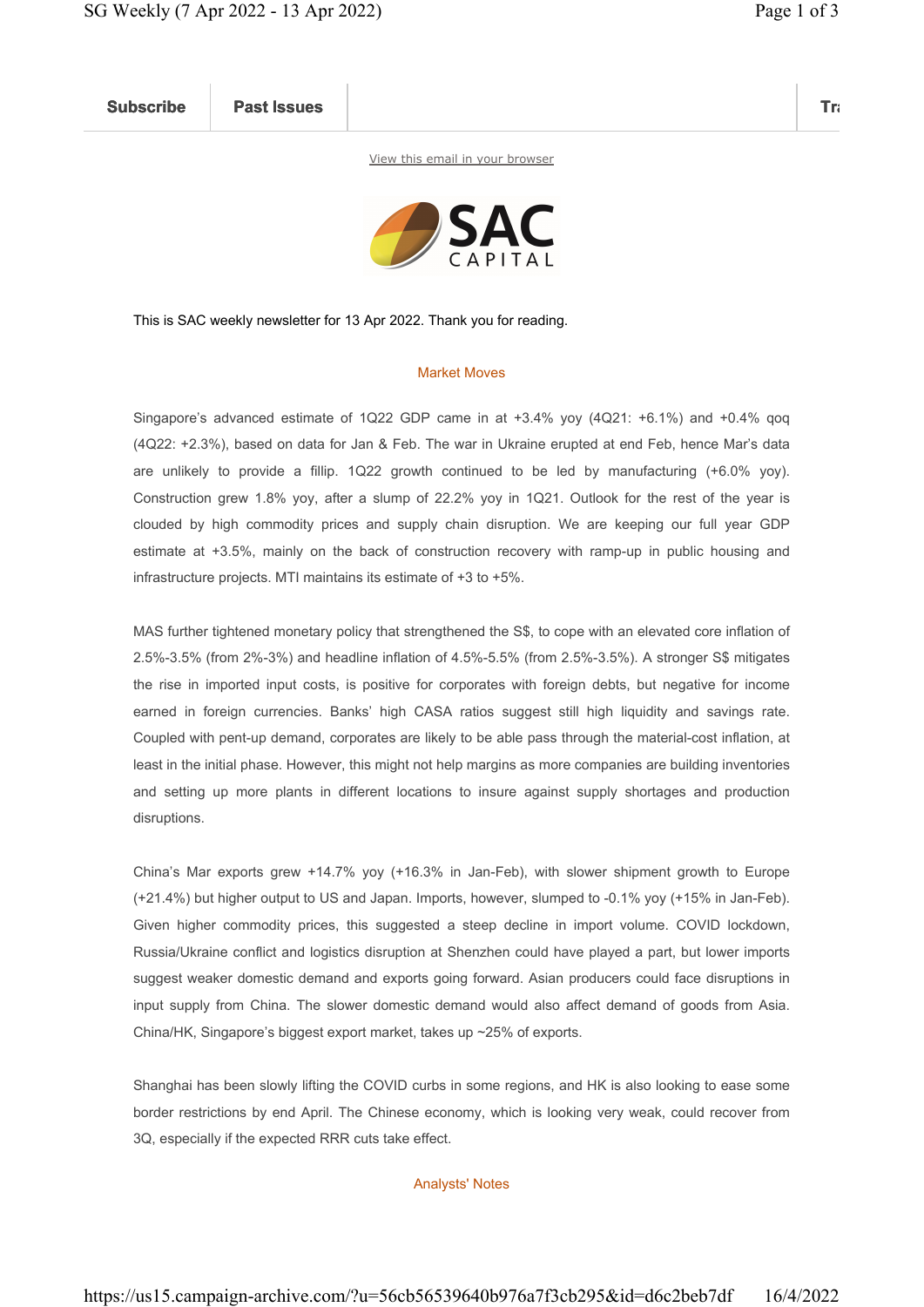RIsing energy costs | Higher energy costs may hamper the speed of recovery for retailers and F&B players just as the sector is set to rebound from easing travel and covid restrictions. Asia LNG spot prices have risen 44% ytd to US\$33.5/MMB as European countries seek supplies outside of Russia, intensifying competition for gas imports. Natural gas imports make up 95% of Singapore electricity needs. Electricity tariff has increased ~10-13% qoq for non-household users. Commercial and industrial users purchase electricity either under fixed rate contracts from electricity retailers or from the wholesale market where prices fluctuate every half an hour. The former is preferred given the reduced exposure to current heightened market volatility. However, electricity retailers may not have the capacity to renew/provide more fixed rate plan given the current volatile market as well. Demand currently outstripped supply as 1-month contracts under Temporary Electricity Contracting Support Scheme which capped electricity rate were oversubscribed for Jan and Feb. The scheme has been extended to May. If the gas prices continue to trend higher, operating margin for F&B and retail businesses will be subjected to more pressure unless the costs are pass on to consumers which could otherwise dampen local consumption. (Lim Shu Rong)

Commercial properties | Under URA's Long-Term Plan Review, Singapore is exploring the roll out of more short-term leases for commercial sites, which will allow Singapore to refresh its land uses more regularly and provide more flexibility. Currently, commercial sites generally have a 99-year tenure. Rents at these commercial sites with shorter-term lease are expected to be lower due largely to lower upfront land cost and likely to see less development costs being committed by developers due to the shorter duration to recoup their infrastructure outlay. We expect most of these short-term lease commercial sites to be rolled out outside the CBD area as Singapore aims to shift commercial activities away from the central area. Between 2007 to 2011, URA has sold 7 experimental transitional office sites with 15-year leases located along Scotts Road, Tampines, Mountbatten Road, Anthony Road and Mohamed Sultan Road. As such, we do not see grade A office rent coming under significant pressure as CBD area continues to offer high quality assets and convenience of access. These shorter-term commercial sites are likely to fall into the same category as the Cat 2 offices. On average, the rent of Cat 2 offices is 40% less than Cat 1 offices rent. (Lam Wang Kwan)

## Company News

Excelpoint Technology Ltd | entered into an acquisition agreement with WT Microelectronics for the latter to acquire 100% stake in Excelpoint at S\$1.93/share. The cash consideration represents 1.6x of Excelpoint's net book value as at 31 Dec 21. Founder and major shareholder, Mr Albert Phuay, and his wife, with an aggregate interest of 41.98%, have given their irrevocable vote in favour of the acquisition. Following approval from the remaining shareholders and authorities, Excelpoint will be delisted. Mr Albert Phuay will hold a 20% stake in the acquirer and retains the CEO position.